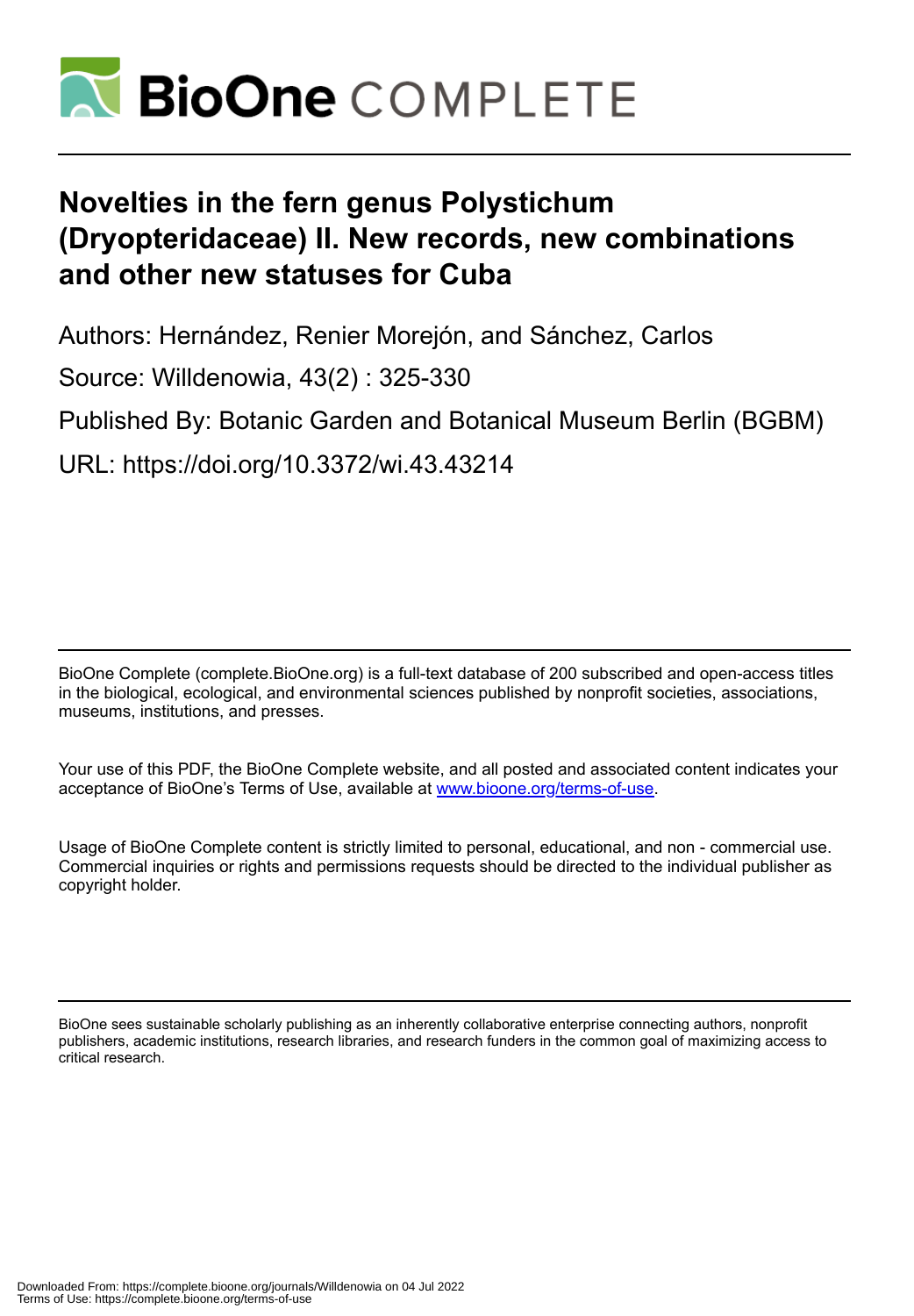Novitiae florae cubensis No. 44

# RENIER MOREJÓN HERNÁNDEZ<sup>1\*</sup> & CARLOS SÁNCHEZ<sup>1</sup>

# **Novelties in the fern genus** *Polystichum* **(***Dryopteridaceae***) II. New records, new combinations and other new statuses for Cuba**

#### **Abstract**

Morejón Hernández R. & Sánchez C.: Novelties in the fern genus *Polystichum* (*Dryopteridaceae*) II. New records, new combinations and other new statuses for Cuba [Novitiae florae cubensis 44]. – Willdenowia 43: 325–330. December 2013. – ISSN 0511-9618; © 2013 BGBM Berlin-Dahlem. Stable URL: http://dx.doi.org/10.3372/wi.43.43214

*Polystichum* is a nearly cosmopolitan fern genus with 31 species recognized for the Caribbean region. In Cuba, there have been from 11 to 19 taxa recorded, depending on the authors, illustrating the complexity of this group on the island. The examination of more than 2000 herbarium specimens collected in the Greater Antilles allowed the recognition of four taxa not previously recorded from Cuba: *P. platyphyllum*, *P. rhizophorum*, *P. triangulum* and *P. woodsioides*. In addition, *P. deminuens* is accepted as a species, *P. heterolepis* is reduced to the synonymy of *P. viviparum*, and *P. polystichiforme* is reduced to the synonymy of *P. platyphyllum.* Two new combinations are published: *P. triangulum* subsp. *mucronatum* (formerly treated as *P. mucronatum*) and *P. submucronatum* (formerly known under the illegitimate name, *P. woodsioides*). One name is raised from varietal to subspecific rank: *P. rhizophyllum* subsp. *cubense*.

Additional key words: taxonomy, pteridophytes, West Indies, Greater Antilles, Caribbean

# **Introduction**

*Polystichum* Roth is a nearly cosmopolitan genus, most diverse in China and Japan, but also well represented in tropical America, where it has its secondary centre of diversity (Barrington 1995). The greatest species richness in the Neotropics is found in South America (N and C Andes), Central America (Mexico and Guatemala) and the Greater Antilles (Barrington 2012). The latter area is particularly distinctive because most of the species are endemic (Tryon & Tryon 1982). Of the 31 recognized species in the West Indies, 23 are confined to Cuba, Jamaica and Hispaniola, and only two are represented in continental America: *P. muricatum* (L.) Fée and *P. platyphyllum* (Willd.) C. Presl (Mickel 1997). The genus has been well studied in N-temperate regions (Wagner 1973; Wagner 1979) and Australasian regions (Perrie & al. 2003a–c), where considerable progress on the study of biogeography, evolution and taxonomy has been made. However, for tropical and other southern regions, only a small number of taxonomic (and not evolutionary) studies are known. Both areas, according to Barrington (1985), require special attention.

The first works for Cuba that refer to species currently placed in the genus *Polystichum* date from the second half of the nineteenth century (Eaton 1860; Grisebach 1866; Sauvalle 1873). These publications list only the names of the taxa and the herbarium specimens on which these names were based, without additional information. The first detailed study on Cuban *Polystichum* was made when Maxon (1909) published his revision of West Indies species. Maxon took into account new collections and the identification of materials already present in Cuban herbaria. He recognized 19 species and attributed the problems of taxon delimitation to two main factors: the great variability observed in some species, and the way existing names were inaugurated; some of them were originally based on illustrations and not on the plants

Downloaded From: https://complete.bioone.org/journals/Willdenowia on 04 Jul 2022 Terms of Use: https://complete.bioone.org/terms-of-use

<sup>1</sup> Jardín Botánico Nacional, carretera "El Rocío", km 3.5, Calabazar, Boyeros, La Habana, CP 19230, Cuba; \*e-mail: renier.morejon @gmail.com (author for correspondence); csanchez@fbio.uh.cu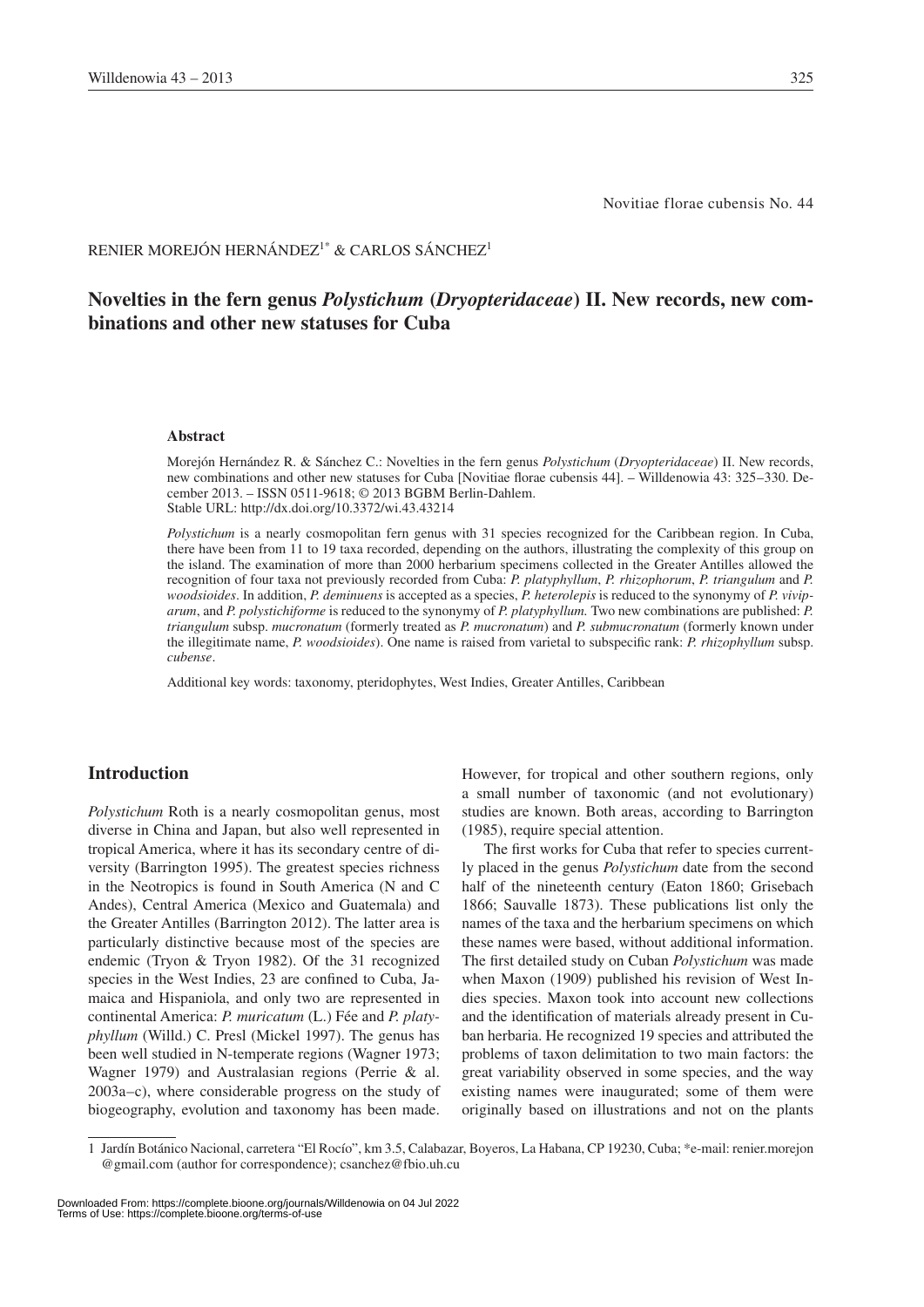themselves. Subsequently, Morton (1967) recognized 11 species for Cuba and included an identification key and an analysis of the taxonomic history of the types. Finally, Mickel (1997) performed the most comprehensive monograph of *Polystichum* in the Caribbean region. This author recognized 11 species and also proposed one endemic variety (*P. rhizophyllum* var. *cubense* Mickel) for Cuba.

These studies provided the starting point for the current taxonomic revision of the genus in Cuba, which began in 2000. This work has resulted in 11 species and one variety of *Polystichum* with 1-pinnate fronds (Morejón 2004, ined.), and three species and one variety with fronds 2–3-pinnate (Morejón 2008, ined.). In 2011, a survey of more than 2000 herbarium specimens and images available online from 24 herbaria in Europe and the Americas, including all species known from the Greater Antilles, resulted in publication of three species new to science (Morejón & Sánchez 2012). This research also allowed the corroboration or rejection of the existing taxonomic placement of some Cuban taxa of *Polystichum*.

This paper includes four new records for Cuba: *Polystichum platyphyllum*, *P. rhizophorum* (Jenman) Maxon, *P. triangulum* (L.) Fée and *P. woodsioides* Mickel, non Christ. It also confirms that *P. deminuens* Maxon is a "good" species. Moreover, *P. heterolepis* Fée is considered here a synonym of *P. viviparum* Fée, and *P. polystichiforme* (Fée) Maxon a synonym of *P. platyphyllum*. Three taxa have new names: *P. mucronatum* (Sw.) C. Presl becomes *P. triangulum* subsp. *mucronatum* (Sw.) Morejón & C. Sánchez, *P. rhizophyllum* var. *cubense* becomes *P. rhizophyllum* subsp. *cubense* (Mickel) Morejón & C. Sánchez, and *P. woodsioides* becomes *P. submucronatum* (Christ) Morejón & C. Sánchez.

As result of our studies the number of Cuban *Polystichum* increases, compared to Morton (1967) and Mickel (1997), to 16 taxa (nine of them endemic), with 13 species and three subspecies.

# **Results and Discussion**

## *Polystichum deminuens*

*Polystichum deminuens* is known only from the type gathering: *Wright 1057* (B, BR, G, K, MO, PH, US, YU; herbarium abbreviations following Thiers 2008+). According to Maxon (1922), it can be confused with *P. machaerophyllum* Sloss., a species that is also proliferous. However, *P. machaerophyllum* has coriaceous, markedly hastate pinnae with slightly prominent veins and conspicuously aristate auricles and apex. Mickel (1997) considered *P. deminuens* a form of *P. decoratum* Maxon.

*Polystichum deminuens* is here recognized as a "good" species. It differs from *P. decoratum* by having indusia, by the evident gradual reduction of the pinnae at the apex of the frond (vs. truncated apex in *P. decoratum*), and by the lanceolate medial pinnae (vs. trapezoidal in *P. deco-* *ratum*). Of all Cuban species with a proliferous apex, *P. deminuens* might be confused with *P. machaerophyllum*, as Maxon (1922) pointed out. However, *P. machaerophyllum* has conspicuously auriculate pinnae, while *P. deminuens* has pinnae practically without auricles.

#### *Polystichum mucronatum* **and** *P. triangulum*

*Polystichum triangulum* subsp. *mucronatum* (Sw.) Morejón & C. Sánchez, **comb. & stat. nov.** ≡ *Aspidium mucronatum* Sw. in J. Bot. (Schrader) 1800[2]: 30. 1801 ≡ *Polystichum mucronatum* (Sw.) C. Presl, Tent. Pterid. 83. 1836 ≡ *Dryopteris mucronata* (Sw.) Kuntze, Revis. Gen. Pl. 2: 813. 1891.

The name *Polystichum triangulum* was misapplied to *P. echinatum* (J. F. Gmel.) C. Chr. by Maxon (1909). This same author corrected the name in 1928, regarding *P. triangulum* as an endemic species of Hispaniola (Maxon 1928; Christensen 1937; Mickel 1997). *Polystichum triangulum* can be recognized by the high number of pinnae (45–55 pairs), the densely scaly rachis and the triangular basal pinnae (Mickel 1997).

*Polystichum triangulum* is a new record for Cuba, based on two collections from the eastern region: *A. Álvarez & al. HFC 64522* (B, HAJB, JE) and *C. Sánchez & Romano HFC 73650* (HAJB); herbarium series following Regalado & al. (2010). This taxon differs from other Cuban *Polystichum* by its stipe and rachis being densely covered with linear-lanceolate to linear-triangular scales, the black to brown-black indusium with a radiating cellular pattern and the cristate perispore.

The study and comparison of herbarium specimens allowed the confirmation that *Polystichum triangulum* differs from *P. mucronatum* (Sw.) C. Presl only by the dimensions of the pinnae, which are bigger in the latter species, and by the shape of the basal pinnae, which are ovate-deltoid and auriculate both acroscopically and basiscopically in *P. triangulum* vs. lanceolate and only basiscopically auriculate in *P. mucronatum*. These differences are not enough to keep the two taxa as separate species, and we consider here that *P. mucronatum* and *P. triangulum* should be regarded as a single species, *P. triangulum*, with two regional subspecies: *P. triangulum* subsp. *mucronatum*, which is endemic to Jamaica, and *P. triangulum* subsp. *triangulum*, which is restricted to Cuba and Hispaniola.

## *Polystichum polystichiforme* **and** *P. platyphyllum*

*Polystichum platyphyllum* and *P. muricatum* are the only two species in the Antilles that are shared with continental America (Mickel 1997). *Polystichum platyphyllum* is widely distributed in the Neotropics, and has many regional variations included in a taxonomic complex that requires further study (Proctor 1985, 1989; Barrington 1995; Mickel 1997; Mickel & Smith 2004). This species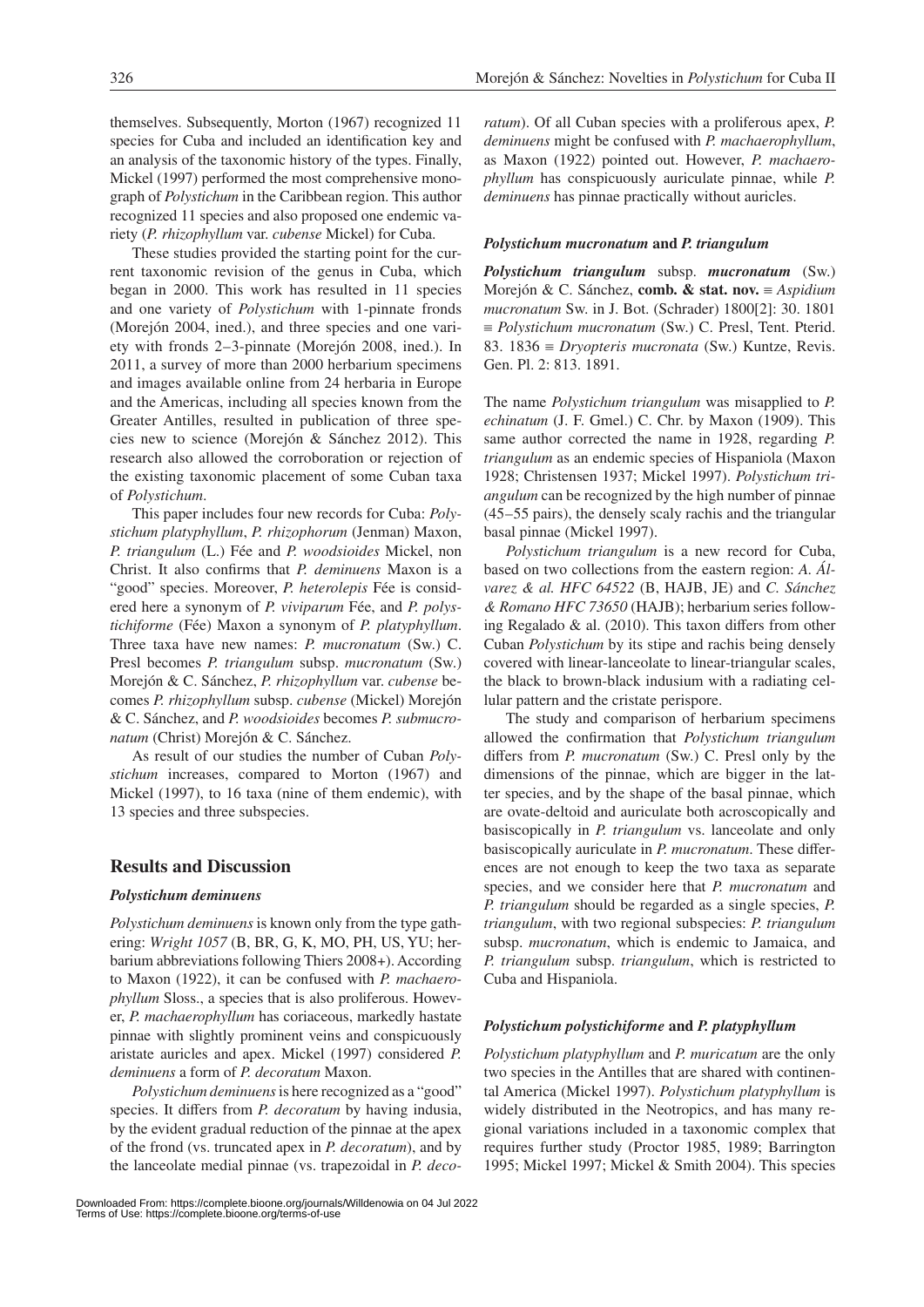had been previously found in the Greater Antilles only in Jamaica (Maxon 1909; Proctor 1985; Mickel 1997; Mickel & Smith 2004) and Puerto Rico (Proctor 1989; Mickel 1997; Mickel & Smith 2004).

In the study of Cuban *Polystichum* with more than 1-pinnate fronds (Morejón 2008, ined.), the revision of herbarium material resulted in the recognition that some specimens of *P. polystichiforme* (*Hioram CSC 6414*, HAC, S, US; *C. Sánchez & R. Morejón HFC 81266*, HAJB; *Hioram CSC 9442*, HAC; *Clemente NSC 1283*, HAC) differ from the rest by their robustness and larger size, the 3-pinnate lamina, the lobate-spinulose pinnule margins and, at least in the basal pinnae, the basiscopic basal pinnules equally or more developed than the acroscopic basal pinnules. These characteristics were noted by Maxon (1909) and Mickel (1997) as characters for differentiating *P. platyphyllum* and *P. polystichiforme*. These differing specimens were determined to be *P. platyphyllum*, and this is the first time that its presence has been noted in Cuba.

Maxon (1909) made the change from *Phegopteris polystichiformis* Fée to *Polystichum* and placed *Polystichum tenue* Gilbert in synonymy under *P. polystichiforme* based on the similarity of this species with a gathering (*Wright 832*, B, BR, G, GH, HAC, K, L, MO, NY, P, S, UC, US, YU) previously identified by him as *P. polystichiforme*. This species is distributed throughout the Greater Antilles with different morphological variants. In Jamaica, there is a form that was previously called *P. tenue* with very narrow fronds, few free segments in the pinnae (1–4 pairs) and 1-pinnate fronds in the distal  $\frac{1}{2} - \frac{3}{4}$  of the lamina. Another, rarer form is found in Cuba, Hispaniola and Puerto Rico; it is larger than the typical form and has the acroscopic basal pinnule more developed, fully divided and with the margins much more spinulose (Mickel 1997).

Historically, *Polystichum platyphyllum* has been considered to be distributed in South America, Central America and the Greater Antilles, whereas *P. polystichiforme* is restricted to the Greater Antilles. The two have been interpreted as two closely related species that together constitute a large taxonomic complex that requires further study (Proctor 1985, 1989; Barrington 1995; Mickel 1997; Mickel & Smith 2004). On the other hand, unifying the two species under the name *P. platyphyllum* has also been a possibility previously discussed (Stolze 1981), and even long before, mid-nineteenth-century authors included the two together (Mettenius 1858; Hooker 1862). In Cuba, *P. polystichiforme* is similar to specimens classified as *P. platyphyllum*, but smaller in size. Even the analysis of indumentum showed the same pattern of scales in all plants, only differing in the dimensions. Moreover, the specimens *C. Sánchez & al. HFC 75873* (HAJB), *C. Sánchez & R. Morejón HFC 81392* (HAJB) and *Morton 3540* (GH, HAC [*SV = 11931*], UC, US) all have the diagnostic character mentioned by Mickel (1997) as differentiating these two species – that in *P. polystichiforme* the basiscopic basal pinnule is less developed. However, the aspect of the plant, frond size and margin of the pinnules resemble *P. platyphyllum*. This mix of characteristics between the two taxa is reflected too in the work of Grisebach (1859–1864), where he published the new combination *Aspidium aculeatum* var. *platyphyllum* (Willd.) Griseb.

Regarding the degree of frond division, these intermediate specimens can be 3-pinnate as in *Polystichum platyphyllum* (*Morton 3540*, GH, HAC [*SV = 11931*], UC, US). The differences between basiscopic and acroscopic pinnules, used as a unique diagnostic character, are not enough to separate these two species, and separation according to the size of the plants is almost impossible. That is why *P. polystichiforme* was preliminarily considered a variety of *P. platyphyllum* (Morejón 2008, ined.). The recent opportunity to review a great number of specimens from all geographical areas where these species occur showed that plants similar to *P. polystichiforme* appear in continental America, and the mix of specimens with characteristics intermediate between the two species is not restricted to Cuban specimens. For this reason we consider *P. polystichiforme* to be a synonym of *P. platyphyllum*.

*Polystichum platyphyllum* can be easily differentiated from the rest of the Cuban species by the absence of an indusium, fronds more than 1-pinnate (at least basally) and by the presence of abaxial propagules distant from the apex.

#### *Polystichum rhizophorum*

*Polystichum rhizophorum* is based on *Aspidium viviparum* subsp. *rhizophorum* Jenman. According to Maxon (1909), the subspecies has no close relationship with *A. viviparum* (Fée) Mett., as Jenman (1895) suggested. Mickel (1997) indicated that this species is "common to Jamaica, present in south western Haiti and could be in Cuba", based on the fact that the collection *Clemente 2451* (NY, US) identified as *P. rhizophorum* has foliar dimorphism. Nevertheless, the fertile frond is regularly proliferous and the rachis is not winged, contrary to what usually happens in *P. rhizophorum*, where the fertile frond is not proliferous (Maxon 1909). The examination of specimens and recent collections made by the authors in E Cuba confirmed the presence of this species in Cuba.

*Polystichum rhizophorum* is closely related to *P. decoratum* based on the degree of division of the frond and the absence of indusium. However, it differs from that species primarily by having foliar dimorphism (Maxon 1909; Mickel 1997). The similarity between *P. decoratum* and *P. rhizophorum* was noted in spore characters, epidermal pattern, cell types in the scales of the stipe, absence of indusium, presence of a flagelliform and proliferous apex, and the inconspicuously winged rachis (Morejón 2004, ined.). However, the species can be separated because in *P. rhizophorum* there is a marked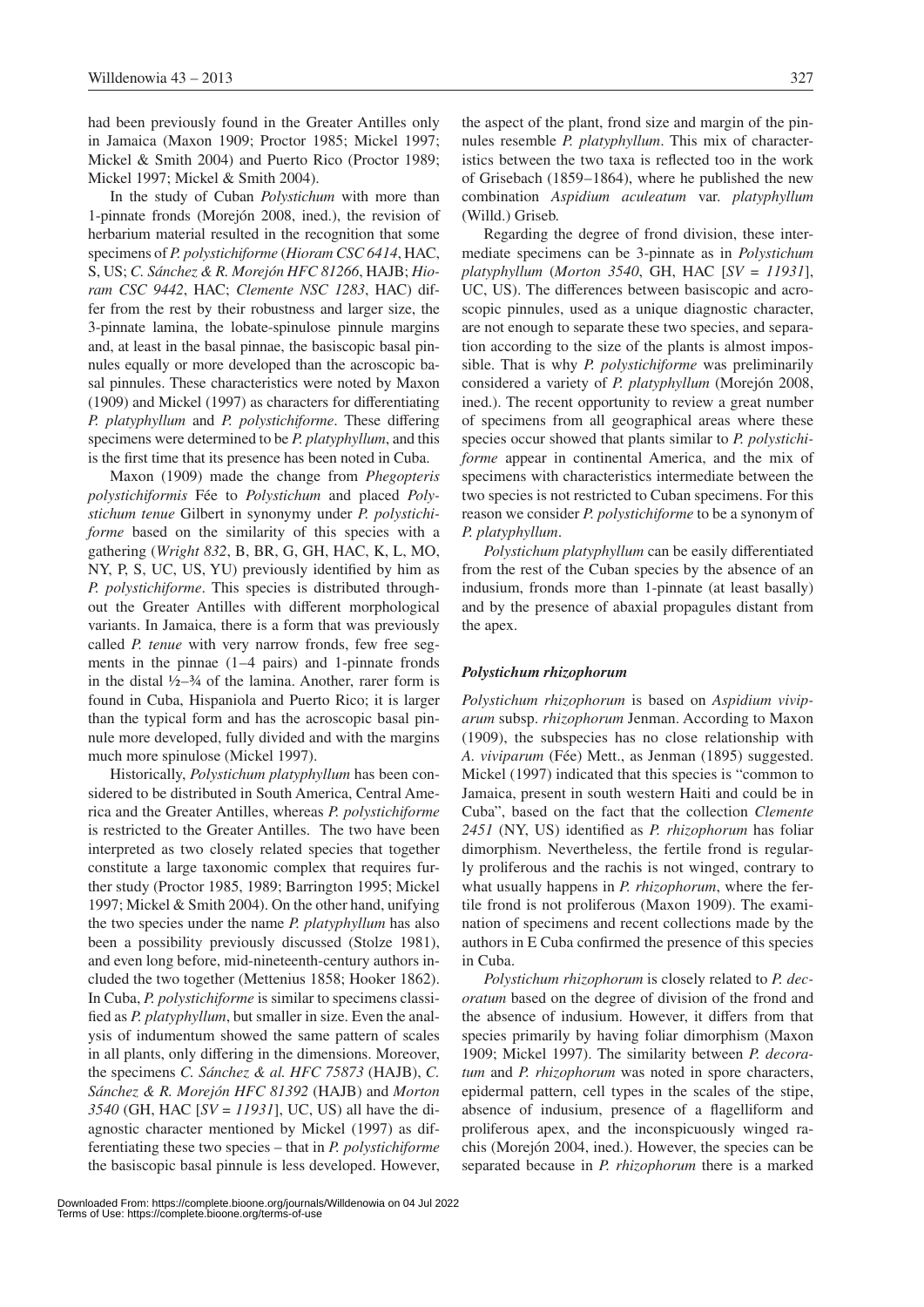difference between sterile and fertile pinnae that is not present in *P. decoratum*; the frond is lanceolate, narrowly ovate or oblong in *P. rhizophorum*, whereas in *P. decoratum* it is linear or linear-oblong-lanceolate. The type, dimensions and margins of the scales from the stem apex and stipe also differ between the two species: in *P. rhizophorum* the scales are ovate and lanceolate,  $3.5-5.5 \times$ 1.6–3 mm, and the margin is ciliate, whereas in *P. decoratum* the scales are ovate to linear-lanceolate, 4.7–9.5 × 0.4–3 mm, and the margin is irregularly sinuous and subentire. Moreover, unlike in *P. decoratum*, in *P. rhizophorum* the adaxial rachis groove is continuous with the groove on the pinnae.

#### *Polystichum heterolepis* **and** *P. viviparum*

*Polystichum heterolepis* and *P. viviparum* were described by Fée (1850–1852) based on two different plants mounted on the same sheet (*Linden 1742 p.p.*, B, G, K, NY, P, RB, US). The two names were published one after the other on consecutive pages: *P. heterolepis* on pp. 279–280 and *P. viviparum* on p. 280. Maxon (1909) accepted the name *P. heterolepis* with two synonyms: *P. viviparum*  and *Aspidium viviparum*. According to him, the two species were unified under the name *P. heterolepis* by priority of the page. Morton (1967) agreed with Maxon in uniting *P. heterolepis* and *P. viviparum* under one species, but differed in selection of name, noting that *P. viviparum* has priority over *P. heterolepis* because the former had been accepted and *P. heterolepis* relegated to synonymy by Christensen (1906) when he unified the two species. This complies with Art. 11.5 of the International Code of Nomenclature for algae, fungi, and plants (McNeill & al. 2012). Although Mickel (1997) recognized that the characters differentiating *P. heterolepis* and *P. viviparum* are not exclusive, he recognized both species, albeit with doubt.

During the revision of specimens of these species, we detected plants with the characters that Fée (1850–1852) used to publish those taxa as different species. We found larger plants with concolorous and bicolorous scales on the rachis and light brown indusia, as Fée described for *Polystichum heterolepis*, and smaller plants with black to dark brown indusia, as was described for *P. viviparum*. However, the review of a large number of plants showed a mixture in those diagnostic characters, and the limits between the taxa could not be clearly demarcated. This mixture of diagnostic characters was detected in wild populations at La Gran Piedra (Sierra Maestra mountain range, E Cuba), as previously noted by Maxon (1909). In the same individual, for example, light brown indusia (typical *P. heterolepis*) and bicolorous scales in the rachis (as in *P. viviparum*) were observed (*C. Sánchez & al. HFC 71338 & 71339,* HAJB; *Clemente & Chrysogone NSC 6466*, HAC, US; *M. G. Caluff MGC 105,*  BSC). Moreover, specimens were found with bicolorous indusia, i.e. black centre and light brown margins

(*A. Alvarez & al. HFC 64597*, B, JE, HAJB; *Leon LS 11180*, HAC, NY; *Clemente NSC 951*, HAC, US) and a gradation in plant size and frond dissection intermediate between these two species. This lack of character consistency, previously pointed out by Mickel (1997), makes discrimination between the two species impossible.

*Polystichum viviparum* differs from the rest of Cuban *Polystichum* by the presence of a truncated and proliferous frond apex, the often bicolorous scales on the rachis, and the concolorous (brown or black) and bicolorous indusia.

#### *Polystichum woodsioides* **renamed** *P. submucronatum*

*Polystichum submucronatum* (Christ) Morejón & C. Sánchez, **comb. & stat. nov.** ≡ *Aspidium triangulum* var. *submucronatum* Christ in Bot. Jahrb. Syst. 24: 111. 1897 ≡ *Polystichum woodsioides* Mickel in Johns, Holttum Mem. Vol.: 142. 1997, nom. illeg. [non *Polystichum woodsioides* Christ in Bot. Gaz. 51: 354. 1911].

Mickel (1997) provided the new name *Polystichum woodsioides* when he raised the taxon described from Jamaica as *Aspidium triangulum* var. *submucronatum* to specific rank. This species is easily distinguished by the presence of abundant glandular hairs across the frond, especially at the base of the stipe (Mickel 1997). Certain Cuban specimens misclassified as *P. echinatum* belong to *P. woodsioides* based on the presence of these hairs. This species is recorded as new to Cuba based on two specimens collected in the Sierra Maestra mountain range (E Cuba): *E. L. Ekman 14600* (S) and *Linden 1866* (K).

The name *Polystichum woodsioides* Mickel (1997) is illegitimate because it is a later homonym of *P. woodsioides* Christ (1911), which applies to a different taxon from the Himalaya and China (correctly called *P. moupinense* (Franch.) Bedd. according to Zhang & Barrington 2013). Therefore, a replacement name is required if the West Indies taxon is to be recognized at specific rank. The original epithet is still available for use, and the species is accordingly here named *P. submucronatum*.

With the recent inclusion of *Adenoderris* J. Sm. in *Polystichum* (McHenry & al. in press), *P. submucronatum* could be confused with *P. glandulosum* C. Presl among the Cuban species by the presence of abundant glandular hairs on the fronds. However, the two species can be separated on account of *P. submucronatum* having coriaceous fronds and conspicuously aristate pinnae vs. thin-textured fronds and non-aristate pinnae in *P. glandulosum*.

#### *Polystichum rhizophyllum* **var.** *cubense* **raised in rank**

*Polystichum rhizophyllum* subsp. *cubense* (Mickel) Morejón & C. Sánchez, **stat. nov.** ≡ *Polystichum rhizophyllum* var. *cubense* Mickel in Johns, Holttum Mem. Vol.: 137. 1997.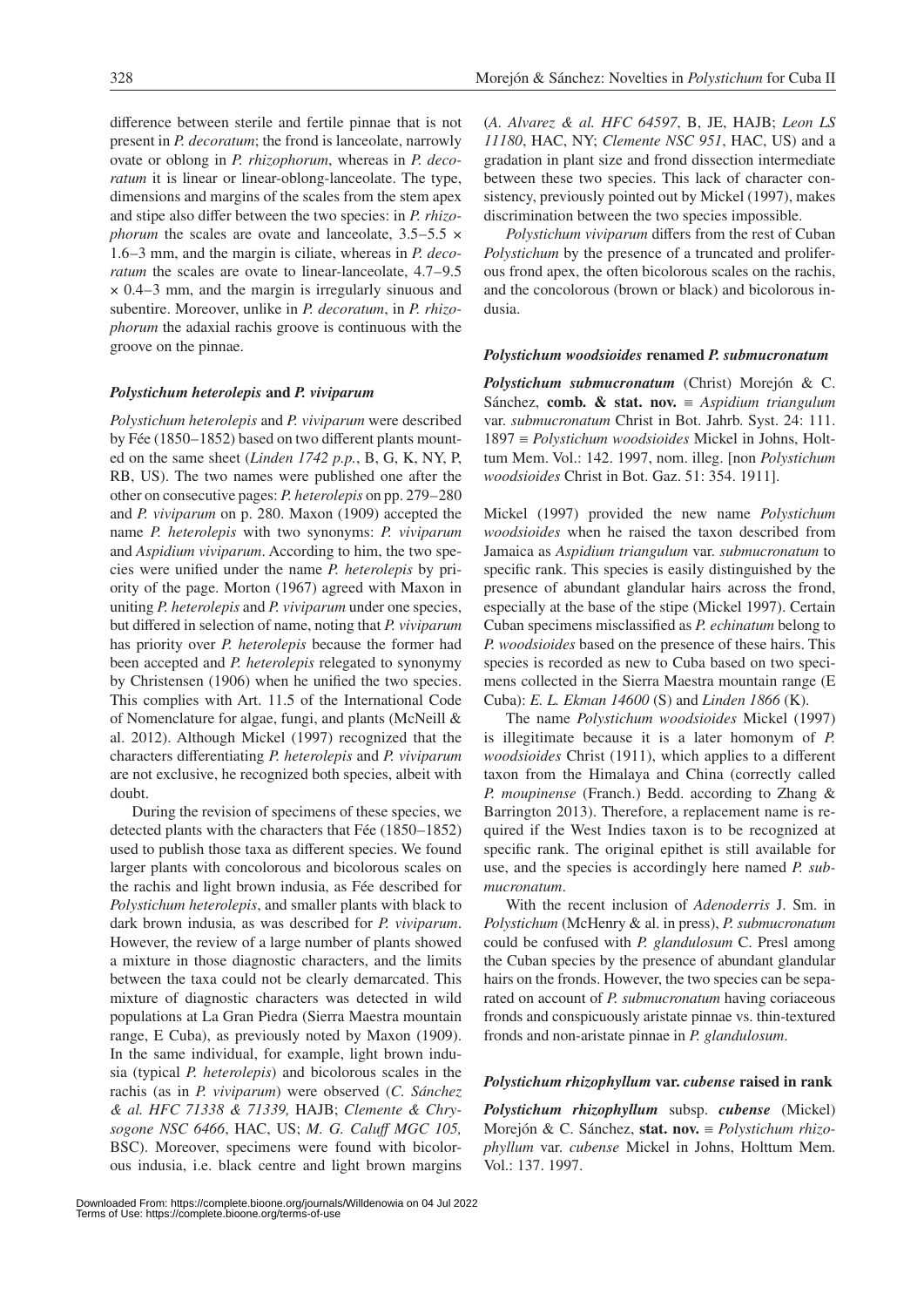*Polystichum rhizophyllum* (Sw.) C. Presl is one of the easiest Caribbean species to recognize because of its rosulate habit, fronds growing parallel to the ground and apiculate stem-scale apex. Moreover, the lamina is abundantly scaly, with the apex at least half as long as the lamina, and the pinnae are exauriculate, obovate and entire. In the transfer to *Polystichum* made by Presl (1836), only the new name and the synonymy of *P. rhizophyllum* were mentioned. Maxon (1909) included *P. krugii* Maxon as a synonym of the species based on one Puerto Rican specimen bearing the unpublished herbarium name "*Aspidium krugii* Kuhn". Proctor (1985, 1989) and Mickel (1997) also included in the synonymy of this species *Nephrodium rhizophyllum* (Sw.) C. Presl and *Dryopteris rhizophylla* (Sw.) Kuntze. Originally described for Jamaica, *P. rhizophyllum* has been reported from Cuba, Puerto Rico and the Lesser Antilles (Proctor 1977; Mickel 1997; Maxon 1909). Morton (1967) noted that although this species is common in Puerto Rico, it is rare in Jamaica, Cuba and Hispaniola.

In 1997, Mickel separated the Cuban specimens of this species as a new variety: *Polystichum rhizophyllum* var. *cubense*, based on its having (6–)8–13 pairs of acute pinnae and the margin of the entire portion of the apex irregularly denticulate,  $4-6(-10)$  mm wide. These characteristics were observed in materials collected in C Cuba (*C. Sánchez HFC 74300*, HAJB; *C. Sánchez & Cuesta HFC 74298 & 74299*, HAJB). However, other plants collected in W and C Cuba (*M. G. Caluff MGC 422*, BSC; *Hno. León LS 8536*, HAC, NY) do not match these features, except for the acute pinnae. Likewise, the duplicate *Hno. León LS 8536* (US) and two duplicates of *C. G. Pringle 106* (GH, US) from W Cuba were classified as *P. rhizophyllum* var. *cubense* by Mickel in 1994. However, the characteristics of these plants do not agree with those given by Mickel for the Cuban variety, but rather with *P. rhizophyllum* var. *rhizophyllum*. These specimens have 5–7 pairs of obtuse or acute pinnae, with the margin of the entire portion of the apex irregularly undulate or subentire, 0.7–1.1 mm wide. Due to the inconsistencies observed in Cuban specimens, we previously considered that both varieties are present in Cuba (Morejón 2004, ined.). The revision of a large number specimens from Cuba and other islands of the Greater Antilles allowed for comparison of morphologically different populations across the geographical range of the species. This showed that the Cuban specimens, independent of the differences in their characteristics, differ from the plants that occur in the rest of the Caribbean. Cuban plants are larger in size and have sessile or subsessile pinnae with an acute to subacute apex, whereas plants from other islands have smaller dimensions and pinnae mostly stipitate with an obtuse to rounded apex. Because of this, we agree with Mickel (1997) that the Cuban plants constitute a separate entity, but, considering the allopatric distribution, we prefer to place them at the rank of subspecies rather than variety.

## **Acknowledgements**

The authors are grateful to the Botanic Garden and Botanical Museum Berlin-Dahlem and Humboldt-Universität Berlin, especially to Dr Thomas Borsch and Dr Kurt Zoglauer, for supporting the taxonomic studies on *Polystichum* in Autumn 2011. We also thank Dr Brigitte Zimmer for all her kind and useful help. Thanks are also due to the herbarium curators of B, BR, C, G, GH, IJ, JE, K, L, MICH, MO, NY, S, U, UC, UPS, US, UWSP, YU for loans of *Polystichum*, especially Dr Robert Vogt (B) and Dr Hermann Manitz (JE). Finally, we thank Fabiola Areces and Seth Rifkin from the University of Puerto Rico-Río Piedras for their opportune suggestions and revision of the English, and Dr David Barrington (VT) and Dr Libing Zhang (MO) for their reviews of an earlier draft of this paper.

# **References**

- Barrington D. S. 1985: Special report: The present evolutionary and taxonomic status of the fern genus *Polystichum*: The 1984 Botanical Society of America Pteridophyte Section Symposium – [Amer. Fern J.](http://dx.doi.org/10.2307/1546577) **[75:](http://dx.doi.org/10.2307/1546577)** [22–28.](http://dx.doi.org/10.2307/1546577)
- Barrington D. S. 1995: *Polystichum* Roth. Pp. 218–225 in: Davidse G., Sousa M. & Knapp S. (ed.), Flora mesoamericana **1.** – México: Universidad Nacional Autónoma de México; St Louis: Missouri Botanical Garden Press; London: The Natural History Museum.
- Barrington D. S. 2012: The fern genus *Polystichum* (*Dryopteridaceae*) in Costa Rica. – [Ann. Missouri Bot.](http://dx.doi.org/10.3417/2011051) [Gard.](http://dx.doi.org/10.3417/2011051) **[98:](http://dx.doi.org/10.3417/2011051)** [431–446.](http://dx.doi.org/10.3417/2011051)
- Christ H. 1911: Filices Wilsonianae. [Bot. Gaz.](http://dx.doi.org/10.1086/330524) **[51:](http://dx.doi.org/10.1086/330524)**  [345–359.](http://dx.doi.org/10.1086/330524)
- Christensen C. 1906: Index filicum sive enumeratio omnium generum specierumque filicum et hydropteridum ab anno 1753 ad finem anni 1905 descriptorum adjectis synonymis principalibus, area geographica etc. [– Hafniae: H. Hagerup.](http://dx.doi.org/10.5962/bhl.title.402)
- Christensen C. 1937: The collection of *Pteridophyta* made in Hispaniola by E. L. Ekman 1917 and 1924–1930. – Kungl. Svenska Vetenskapsakad. Handl., ser. 3, **16(2).**
- Eaton D. C. 1860: Filices Wrightianae et Fendlerianae, nempe in insula Cuba a Carolo Wright et in Venezuela ab Aug. Fendler, ann. 1854–60 (nonnullis Panamensibus etc. interjectis) enumeratae. – Mem. Amer. Acad. Arts, ser. 2, **8:** 193–220.
- Fée A. L. A. 1850–1852: Mémoires sur les familles des fougères. **5.** Genera filicum. Exposition des genres de la famille des Polypodiacées (classe des fougères). – Paris : J.-B. Baillière, Victor Masson; Strasbourg: Ve. Berger-Levrault et Fils).
- Grisebach A. H. R. 1859–1864: Flora of the British West Indian Islands. – London: Lovell Reeve & Co.